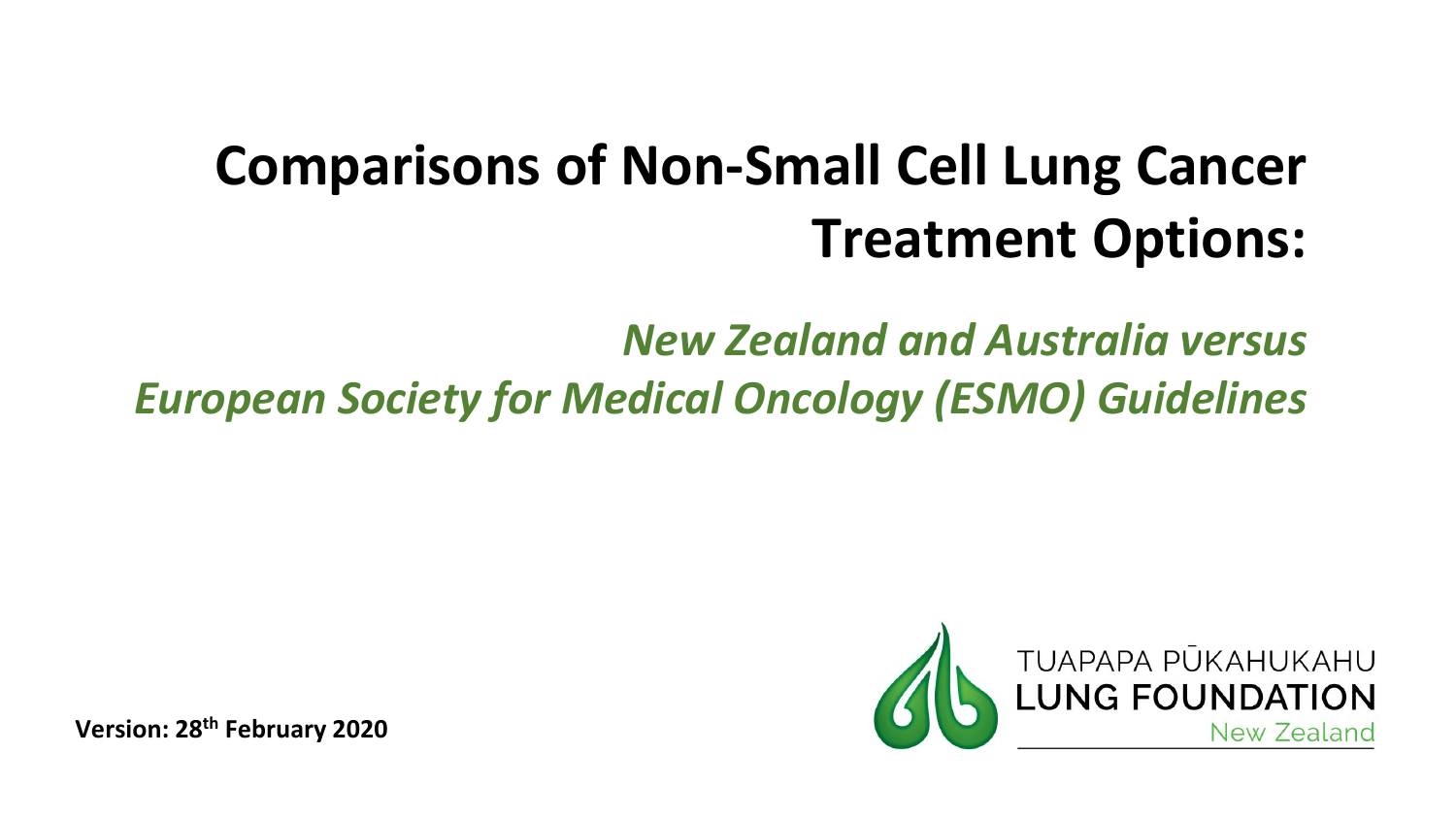

#### NOTES: 1. lines of therapy not shown for ALK/BRAF/EGFR/ROS1

2. nivolumab/ipilimumab for TMB high included in guidelines but excluded here as registration file was withdrawn from EU

Source: Metastatic non-small cell lung cancer: ESMO Clinical Practice Guidelines for diagnosis, treatment and follow-up, *Annals of Oncology*, Volume 29, Issue Supplement\_4, 1 October 2018, Pages iv192–iv237

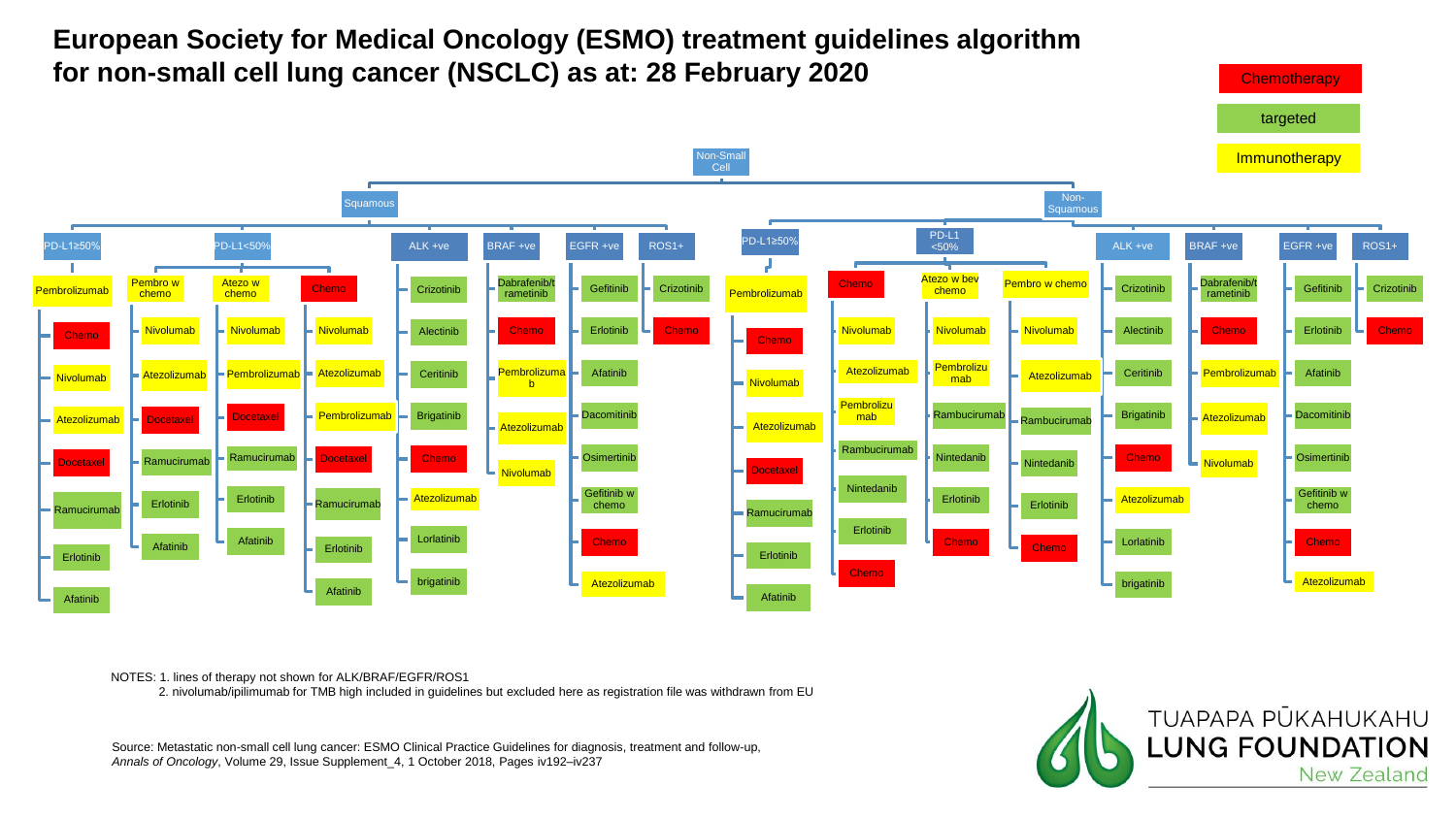## **NZ publicly funded treatment options compared with ESMO Guidelines for NSCLC as at: 28 Feb 2020**



Source: Metastatic non-small cell lung cancer: ESMO Clinical Practice Guidelines for diagnosis, treatment and follow-up, *Annals of Oncology*, Volume 29, Issue Supplement\_4, 1 October 2018, Pages iv192–iv237.

1. Gandhi et al, Pembrolizumab plus Chemotherapy in Metastatic Non–Small-Cell Lung Cancer, NEJM 2018

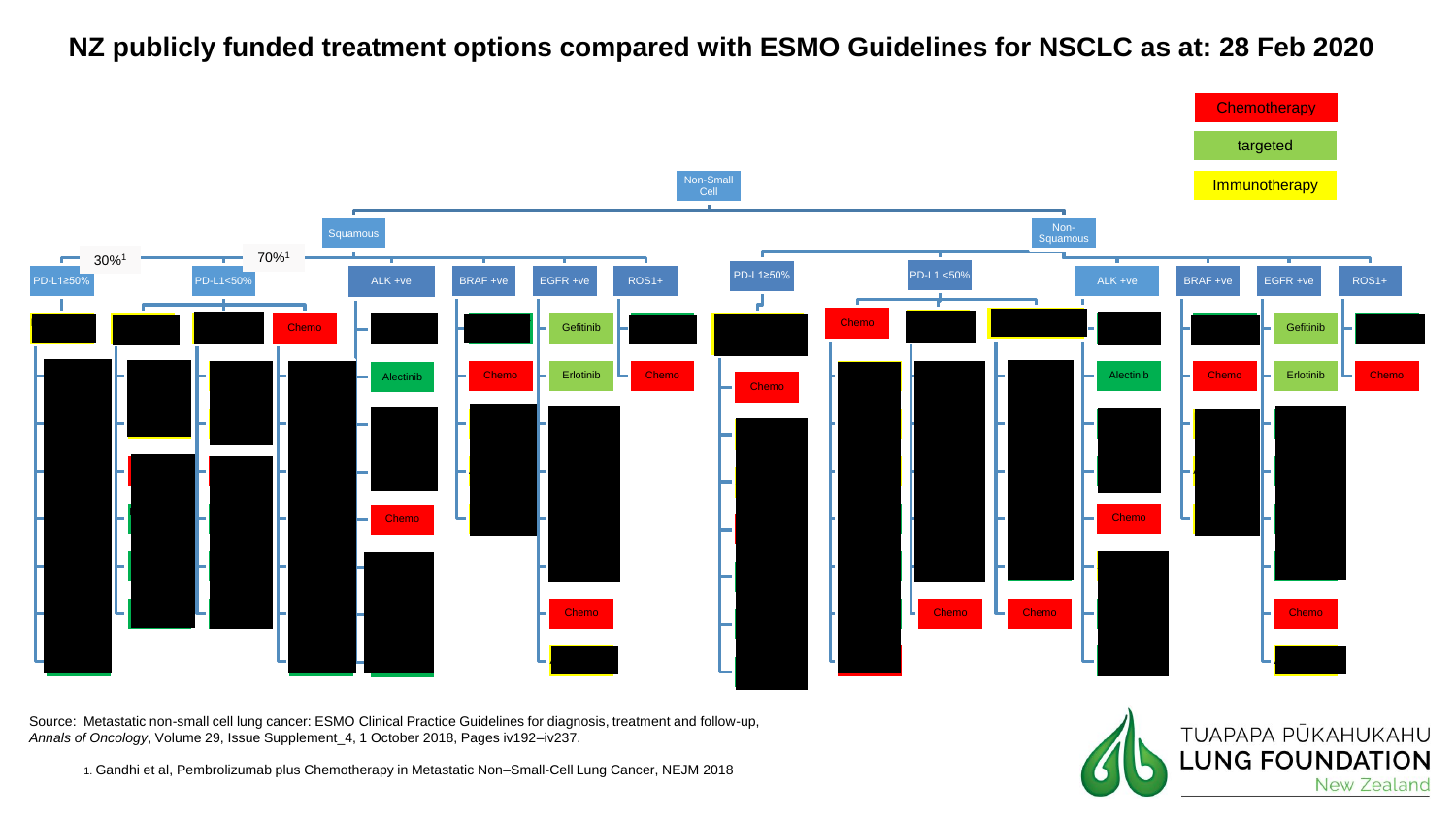**Australian-publicly funded treatment options compared with ESMO Guidelines for NSCLC as at: 28 Feb 2020**



NOTES: 1. lines of therapy not shown for ALK/BRAF/EGFR/ROS1

2. nivolumab/ipilimumab for TMB high included in guidelines but excluded here as registration file was withdrawn from EU

Source: Metastatic non-small cell lung cancer: ESMO Clinical Practice Guidelines for diagnosis, treatment and follow-up, *Annals of Oncology*, Volume 29, Issue Supplement\_4, 1 October 2018, Pages iv192–iv237

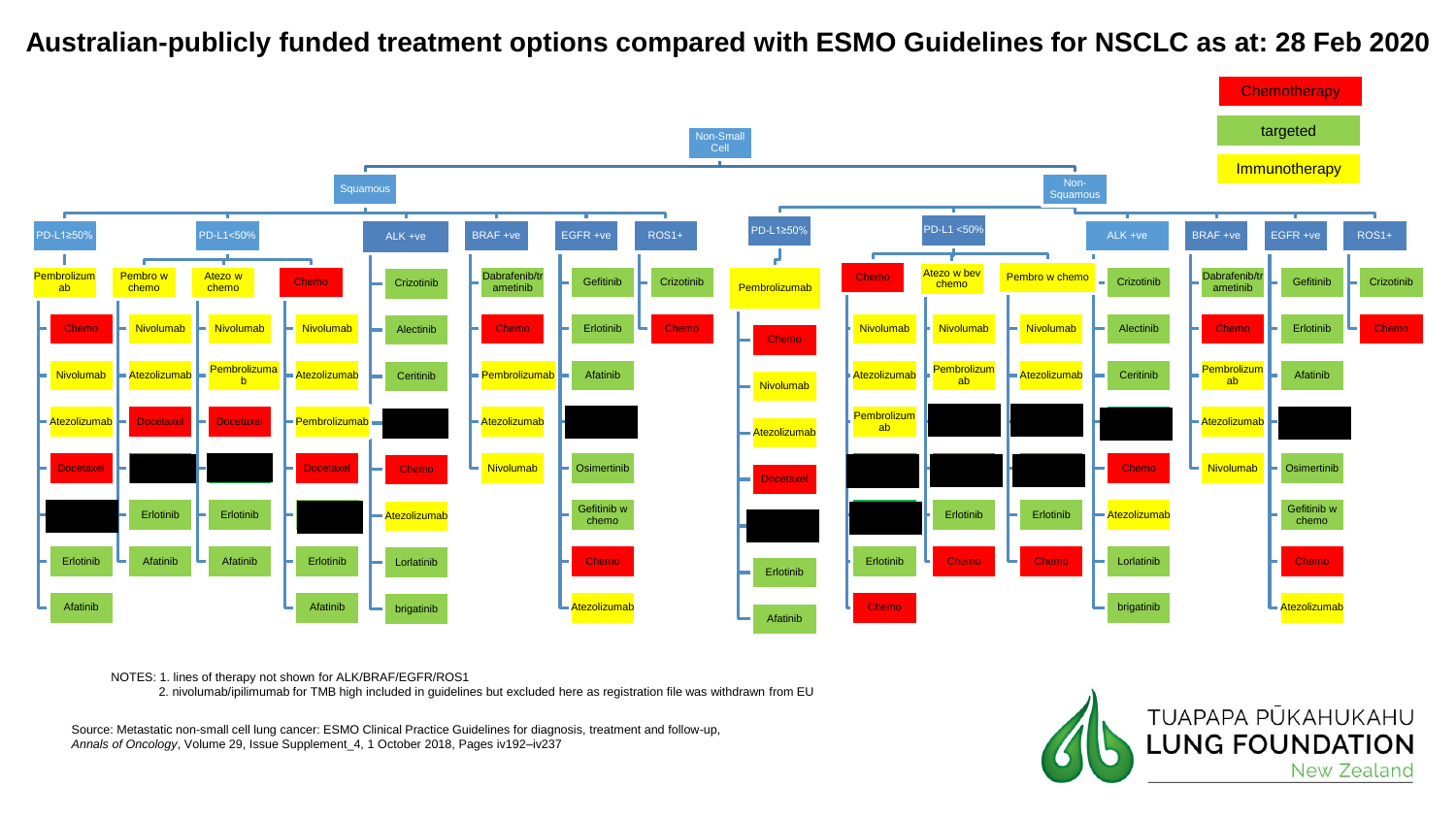# **Australian publicly-funded NSCLC treatment options: as at 28 February 2020**



**Chemotherapy** 

New Zealand

- 13. <https://www.ebs.tga.gov.au/ebs/picmi/picmirepository.nsf/PICMI?OpenForm&t=&q=Keytruda&r=/> KEYTRUDA® MSD 14. <https://www.ebs.tga.gov.au/ebs/picmi/picmirepository.nsf/PICMI?OpenForm&t=&q=osimertinib&r=/>TAGRISSO® Astra Zeneca
- 15. <https://www.health.gov.au/ministers/the-hon-greg-hunt-mp/media/new-hope-for-lung-cancer-patients-with-ground-breaking-treatment-option-to-be-listed-on-the-pbs> Imfinzi® Astra Zeneca
- 16. Gandhi et al, Pembrolizumab plus Chemotherapy in Metastatic Non–Small-Cell Lung Cancer, NEJM 2018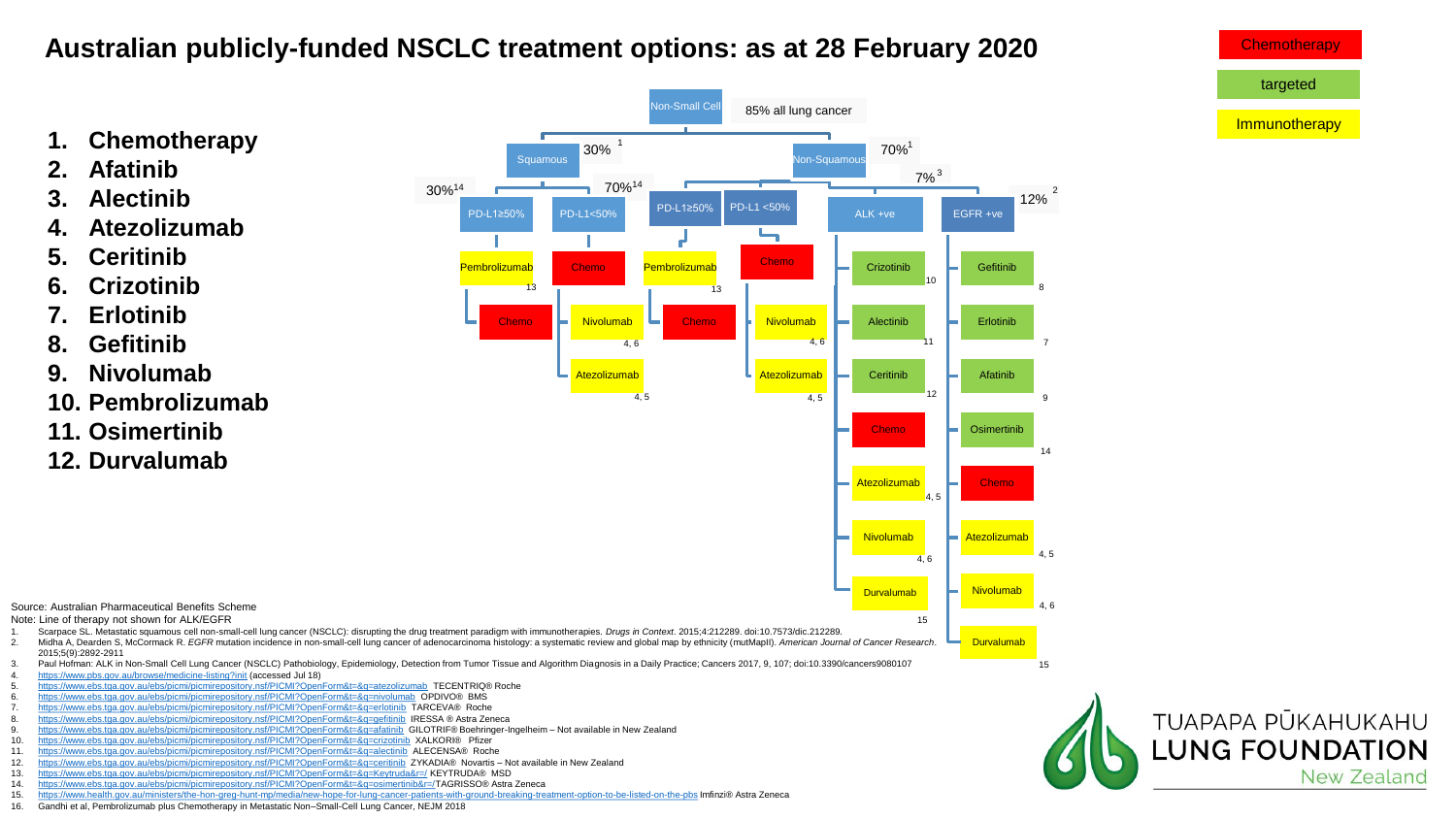## **New Zealand publicly-funded<sup>4</sup> NSCLC treatment options compared with Australia: as at 28 Feb 2020**



**LUNG FOUNDATION** 

**New Zealand** 

- 2. Midha A, Dearden S, McCormack R. EGFR mutation incidence in non-small-cell lung cancer of adenocarcinoma histology: a systematic review and global map by ethnicity (mutMapII). American Journal of Cancer Research. 2015;5 Paul Hofman: ALK in Non-Small Cell Lung Cancer (NSCLC) Pathobiology, Epidemiology, Detection from Tumor Tissue and Algorithm Diagnosis in a Daily Practice; Cancers 2017, 9, 107; doi:10.3390/cancers9080107
- 4. <https://www.pharmac.govt.nz/tools-resources/pharmaceutical-schedule/> (accessed Jul 18)
- 5. <http://www.medsafe.govt.nz/profs/Datasheet/t/tarcevatab.pdf> TARCEVA® Roche
- 6. <http://www.medsafe.govt.nz/profs/Datasheet/I/Iressatab.pdf> IRESSA® Astra Zeneca
- 7. <https://www.medsafe.govt.nz/profs/Datasheet/a/alecensacap.pdf> Alecensa® Roche

**2. Erlotinib 3. Gefitinib 4. Alectinib**

8. Gandhi et al, Pembrolizumab plus Chemotherapy in Metastatic Non–Small-Cell Lung Cancer, NEJM 2018